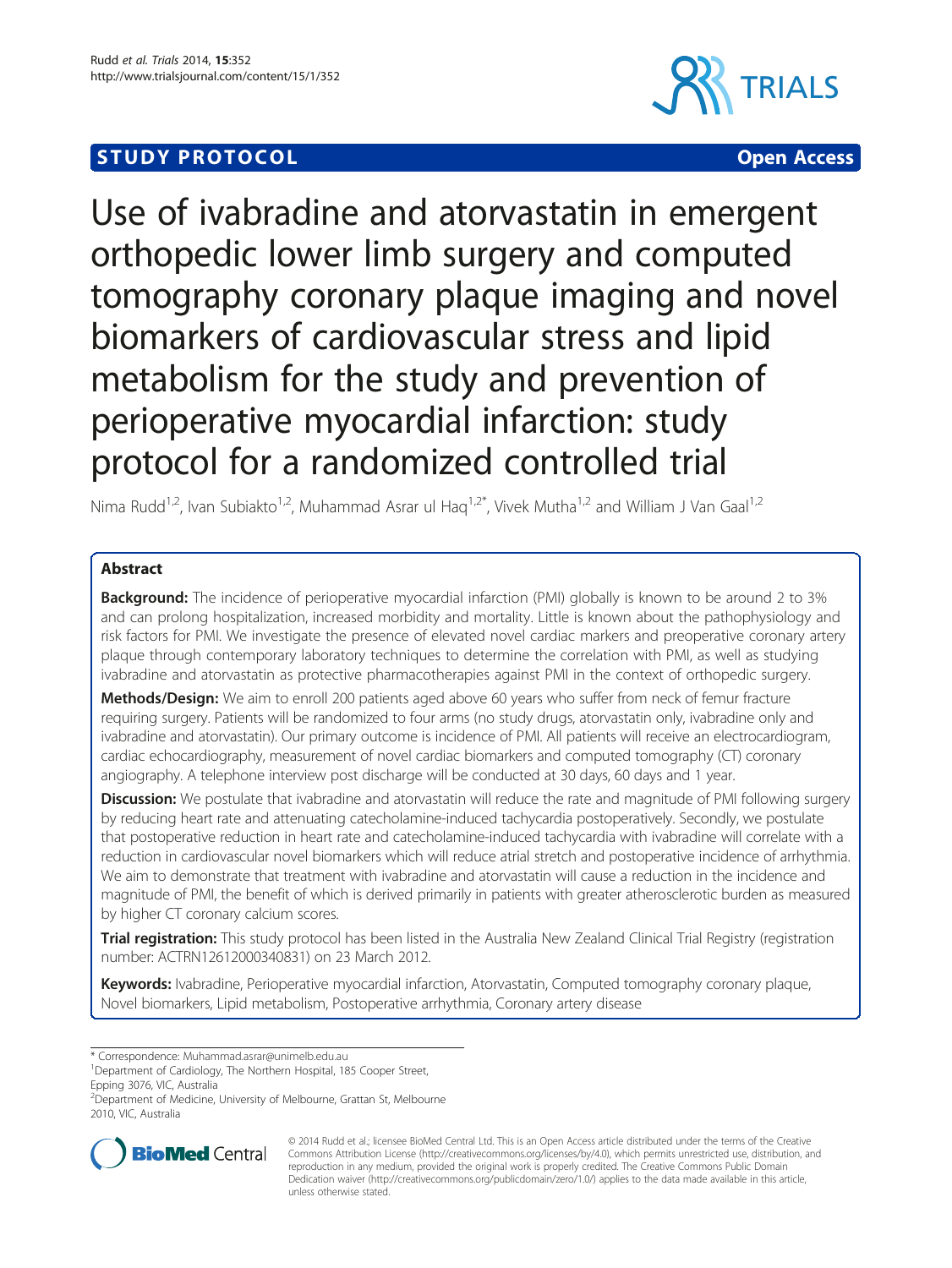# Background

In the United States approximately 24 million surgical procedures are performed annually [\[1](#page-6-0)], and it is estimated that 1 million of these operations will be complicated by a perioperative cardiovascular event [\[2\]](#page-6-0). With more than 230 million major surgical operations being performed every year worldwide, the scope of this problem is massive [[3\]](#page-6-0).

Among patients undergoing major non-cardiac surgery, the overall incidence of perioperative myocardial infarction (PMI) is 2 to 3%, and in higher risk populations, such as those patients undergoing vascular surgery, rates can be as high as 34% globally [\[4,5\]](#page-6-0). PMI is clinically a very significant occurrence, associated with prolonged hospital stay, substantial morbidity and mortality rates as high as 25 to 40% [[6,](#page-6-0)[7\]](#page-7-0).

The definition of PMI is based on the recent universal definition and requires a rise and fall of cardiac biomarkers (preferably troponin), with at least one measurement above the 99th percentile of the upper reference limit, in the setting of either symptoms of ischemia, electrocardiogram (ECG) changes or imaging evidence of necrosis [[8](#page-7-0)]. However, the majority of postoperative troponin elevations are asymptomatic, without ECG or imaging evidence of infarction, yet still confer a substantially increased risk of death [[9-11](#page-7-0)]. As such, the distinction between infarction and necrosis is often subtle, and many patients will not meet the criteria for infarction simply based on the absence of routine postoperative cardiac imaging. Furthermore, small myocardial infarcts usually do not produce wall motion abnormalities on an echocardiogram., As such, imaging evidence of small infarcts will rely on cardiac magnetic resonance imaging [[12](#page-7-0)], a technique which is often impractical in the postoperative period and is certainly not routine.

In a previous study of patients undergoing urgent orthopedic surgery, PMI, as defined by troponin I elevation, occurred in 52.9% of patients. The majority of biomarker elevations in these patients were asymptomatic, with only 9.8% of patients meeting the universal definition criteria for myocardial infarction. Whilst patients within each quartile of troponin elevation demonstrated increasing mortality at 12 months, mortality was dramatically increased across the board in those with any postoperative troponin elevation (37% versus 2.1%,  $P < 0.0001$ ) [[13\]](#page-7-0).

We subsequently performed an intervention study of patients with troponin elevation following emergent surgery for fractured neck of femur (NOF), and randomized patients to standard care or referral to the cardiology unit [\[14](#page-7-0)]. The main intervention by the cardiology unit was commencement of aspirin and beta-blockers, however this made no difference in mortality at follow-up. The study did confirm the high rate of troponin elevation in this group, and again confirmed the increased

mortality conferred by postoperative troponin increase. It may be that efforts to prevent PMI will be more successful in improving outcomes following surgery rather than postoperative interventions directed at patients with PMI.

The exact mechanisms of PMI are not well understood, however two broad theories are postulated; myocardial stress and plaque rupture [[15](#page-7-0)]. Prevention of myocardial stress and/or plaque rupture may reduce the incidence of PMI and therefore have been the subject of multiple studies.

# Myocardial stress (myocardial oxygen supply-demand imbalance) and role of ivabradine

Studies suggest that tachycardia is the most common cause of postoperative oxygen supply-demand imbalance leading to PMI [\[16,17](#page-7-0)]. Numerous studies using perioperative Holter monitoring in patients undergoing major surgery have shown that asymptomatic, heart rate related ST segment depression is common postoperatively and associated with in-hospital [[18](#page-7-0),[19](#page-7-0)] and longterm morbidity and mortality [[20\]](#page-7-0). Postoperative cardiac complications, including sudden death, occur after prolonged silent ST segment depression [[11,16,21-25\]](#page-7-0). Furthermore, peak troponin elevation correlates with the duration of ST segment depression [[16\]](#page-7-0).

These studies are the basis for trials examining the use of perioperative beta-blockers to reduce the incidence of postoperative cardiac events. Initial small studies were promising [\[5](#page-6-0)[,26](#page-7-0)], however other moderate-sized randomized trials failed to show benefit [\[27,28](#page-7-0)]. A subsequent meta-analysis of non-cardiac surgery randomized controlled trials did suggest a benefit for beta-blockers in the reduction of cardiovascular events, but showed an increased risk of hypotension and bradycardia [[29](#page-7-0)]. The largest randomized controlled trial to date, the POISE trial (Effects of extended-release metoprolol succinate in patients undergoing non-cardiac surgery), randomized 8,351 patients at increased risk of cardiovascular events to receive metoprolol or placebo [[30](#page-7-0)]. The group assigned to metoprolol showed a reduction in myocardial infarction  $(4.2 \text{ versus } 5.7\%, P = 0.002)$ , however there was an increase rate of stroke  $(1.0 \text{ versus } 0.5\%, P = 0.005)$  and death  $(3.1 \text{)}$ versus 2.3%,  $P = 0.03$  in the treatment group. Clinically significant hypotension occurred in 625 patients (15%) in the metoprolol group. This higher incidence of clinically significant hypotension has been postulated as the cause for the occurrence of more strokes and deaths.

Postoperative atrial fibrillation (AF) is common both after cardiothoracic and non-cardiothoracic surgery [\[31](#page-7-0)]. In patients undergoing non-cardiothoracic surgery, the reported incidence of postoperative AF is as high as 12% [[32\]](#page-7-0), and has not been documented in an emergent orthopedic surgery group where the incidence may be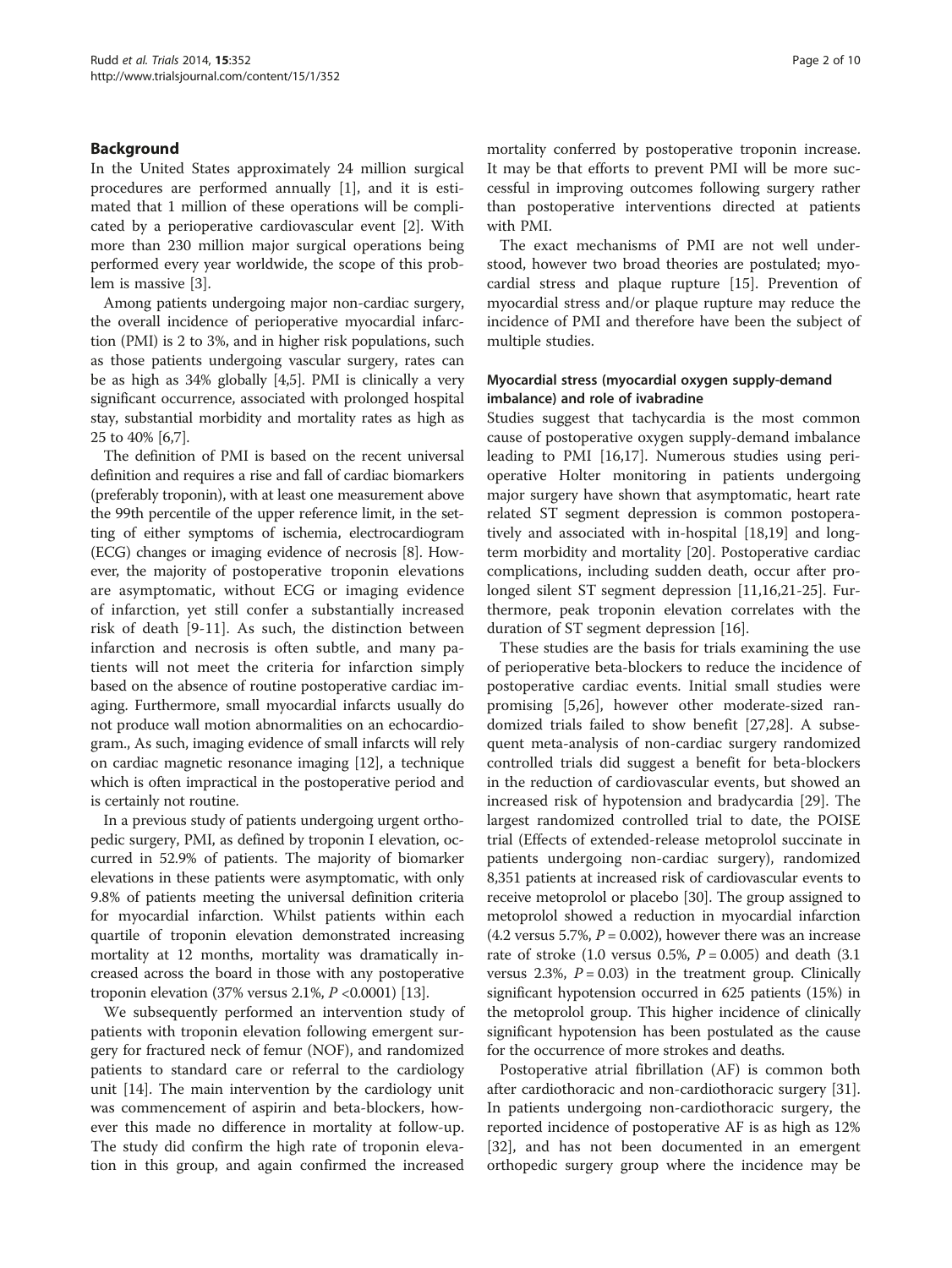higher given the typically elderly population. Postoperative AF can be observed throughout the postoperative course, with a peak on the second postoperative day [[33\]](#page-7-0). Even though postoperative AF can be self-limiting, it may be associated with hemodynamic derangements, postoperative stroke, PMI, ventricular arrhythmias and heart failure [\[34,35\]](#page-7-0). In many reports, development of postoperative AF is associated with a longer hospital stay, greater morbidity and mortality and increased costs [[33,36\]](#page-7-0). The pathophysiology of postoperative AF is not well understood, however right atrial overdistension and myocardial stretch in response to catecholamine release may play a significant role [\[37\]](#page-7-0).

Ivabradine (Coralan™) is an orally bioavailable, specific inhibitor of the  $I_f$  current in the sinoatrial node [[38\]](#page-7-0). It is a pure heart rate lowering agent in patients with sinus rhythm, but unlike beta-blockers it has no effect on blood pressure [[39,40](#page-7-0)], myocardial contractility [\[41\]](#page-7-0), intracardiac conduction or ventricular repolarization [\[42](#page-7-0)]. Ivabradine could potentially provide the perioperative benefits of beta-blockers without the detrimental effects of hypotension, leading to improved outcomes and reduced adverse cardiovascular events in the postoperative period. A small series case study of 15 patients showed that ivabradine does attenuate catecholamine induced tachycardia following cardiac surgery, with positive effects on cardiac index, stroke volume index and mean arterial pressure [[43](#page-8-0)]. A small  $(n = 111)$  non-randomized study of ivabradine in patients undergoing carotid endarterectomy found that ivabradine therapy  $(n = 33)$ reduced PMI compared to patients not receiving any beta-blockers or ivabradine [\[44\]](#page-8-0). No randomized studies with ivabradine in patients undergoing cardiac or non-cardiac surgery have been performed to date.

# Acute coronary syndromes and role of atorvastatin

An acute coronary syndrome occurs when an unstable or vulnerable plaque undergoes spontaneous rupture, fissuring or erosion, leading to acute coronary thrombosis, ischemia and infarction. Although it is accepted that intraplaque inflammation plays a pivotal role in plaque instability and spontaneous acute coronary syndrome [\[45\]](#page-8-0), external stressors such as those occurring postoperatively are also believed to contribute [\[39,40](#page-7-0)], especially in patients with vulnerable plaque characterized by a thin fibrous cap [[18\]](#page-7-0). Indeed, the majority of perioperative troponin elevations occur in patients with underlying coronary artery disease (CAD) [[10,11](#page-7-0)[,46,47](#page-8-0)]. Hormones that increase cardiovascular stress, such catecholamines and cortisol, increase after surgery and may remain elevated for days [\[48-50](#page-8-0)]. Elevation in plasma catecholamines correlates with postoperative cardiac troponin elevations [\[50](#page-8-0)] and with graft occlusion after vascular surgery [\[51\]](#page-8-0). Whilst myocardial oxygen supplydemand may be the predominant mechanism of injury, this remains unproven. The cardiovascular tension and shear stress induced by hemodynamic changes as a result of catecholamine increase may also induce plaque rupture or erosion leading to acute coronary thrombosis, ischemia and infarction. Increased platelet reactivity in the postoperative period may also be a significant contributor to plaque events leading to PMI [[52\]](#page-8-0).

Atorvastatin (40 mg orally daily) administered for seven days prior to percutaneous coronary intervention (PCI) reduces the incidence of PMI [\[53\]](#page-8-0). It has subsequently been shown that even a single high dose (80 mg) of atorvastatin within 24 hours prior to PCI significantly lowers the overall incidence of myocardial infarction not limited only to PMI rate [\[54](#page-8-0)].

A retrospective cohort study of 780,591 patients who underwent major non-cardiac surgery and who received statin therapy during the first two hospital days showed a reduction in crude and adjusted mortality in the statin group [[55\]](#page-8-0). The authors concluded that 'treatment with lipid-lowering agents may reduce risk of death following major non-cardiac surgery. Clinical trials are required to confirm this observation'. A subsequent review showed reduced death for statin therapy in cardiac and vascular surgery, but reported no randomized trials of statin therapy in non-cardiovascular surgery [[56](#page-8-0)].

# Novel cardiac biomarkers

Elevated levels of circulating biomarkers related to cardiac volume, pressure overload and cardiovascular stress offer insights into subclinical cardiac stress and thus have the potential to aid in risk stratification and provide mechanistic data on disease prevention measures [\[57](#page-8-0)]. Specifically, B-type natriuretic peptide (BNP; either the hormone or the aminoterminal fragment of the prohormone (NT-proBNP)) is a counter-regulatory hormone released predominantly from ventricular myocytes in response to ventricular dysfunction, stretching, increased wall tension and ischemia. Elevated levels of BNP have been shown to predict mortality and heart failure events across a broad range of individuals, ranging from the general population to patients with coronary disease or heart failure [[57-63\]](#page-8-0). We recently showed that elevated NT-proBNP levels pre- and postoperatively are independent predictors of in-hospital cardiac events and two-year mortality [[64](#page-8-0)].

Development of newer assays that target more stable epitopes of hormones or prohormones that are released in relation to cardiomyocyte and/or vascular stress offers the potential for more refined risk assessment [[65\]](#page-8-0). Specifically, atrial natriuretic peptide (ANP) is a vasodilator and natriuretic that is synthesized in the myocardium in response to increased wall tension [\[66\]](#page-8-0). Adrenomedullin (ADM) is a potent vasodilator synthesized in the adrenal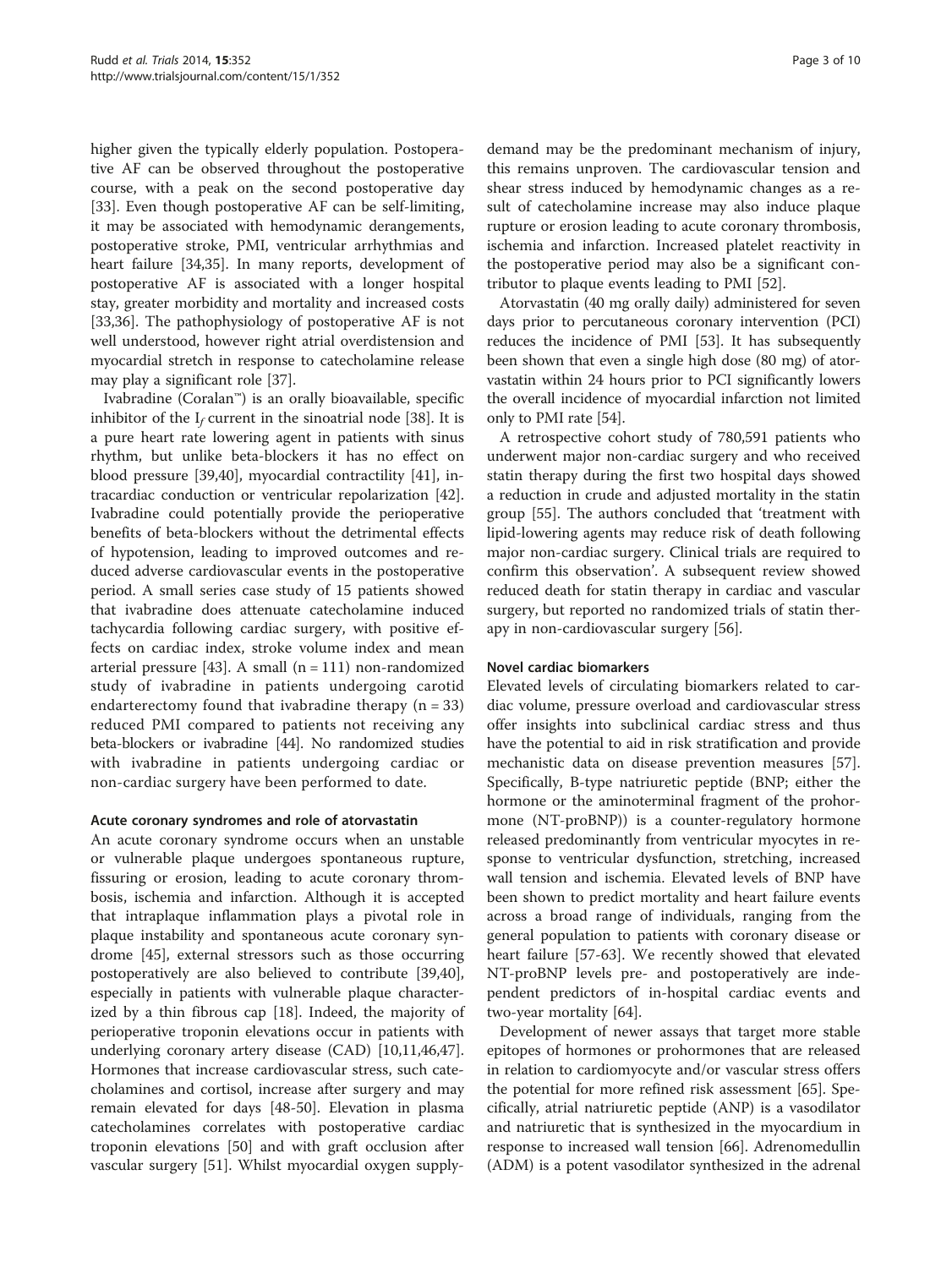medulla, vascular endothelial cells, heart and elsewhere in response to physical stretch and specific cytokines, with levels in the heart elevated in the setting of pressure and volume overload [[67,68\]](#page-8-0). Endothelin-1 (ET-1) is a potent vasoconstrictor and profibrotic hormone that is secreted by vascular endothelial cells, with levels correlating with shear stress and pulmonary artery pressure [[69\]](#page-8-0). In patients with stable coronary artery disease and preserved left ventricular ejection fraction, elevated levels of these novel biomarkers can help identify patients who are at higher risk of cardiovascular death and heart failure [[65](#page-8-0)]. Higher levels of these three biomarkers have been associated with an increased risk of death and/or heart failure events in patients with established heart failure [\[70](#page-8-0)-[72](#page-8-0)].

The prohormones of ANP, ADM and ET-1 are released in equimolar ratios to the vasoactive hormones but have a longer half-life. The mid-regional (MR) fragments of proANP and proADM are also more stable in vivo and ex vivo than the amino- or carboxy-terminal part of the prohormone, thereby minimizing the risk of underestimation of levels as a result of early degradation of crucial epitopes at the extreme ends of the molecule [[73](#page-8-0)]. In studies of patients with established heart failure, elevated levels of MR-proANP, MR-proADM and carboxyterminal fragment of ET-1 (CT-proET-1) have been shown to be associated with mortality independently of clinical variables, and the biomarkers have displayed prognostic and discriminatory value that has compared favorably with BNP and/or NT-proBNP in the heart failure population [[70](#page-8-0)-[72](#page-8-0)].

# Secretory Phospholipase A2

Secretory phospholipase A2 (sPLA2) and lipoproteinassociated phospholipase A2 (Lp-PLA2) are enzyme biomarkers of increased cardiovascular risk [[74](#page-8-0)]. In addition, arachidonic acid release from membrane phospholipids by PLA2 is a key step in the control of eicosanoid. sPLA2 and Lp-PLA2 appear to be prospective candidates for inhibition [[75](#page-8-0)]. High-dose atorvastatin significantly reduces sPLA2 and Lp-PLA2 mass and activity after acute coronary syndromes and mitigates the risk of death associated with sPLA2 mass. Atorvastatin may exert anti-inflammatory effects on phospholipases that contribute to its therapeutic benefit after acute coronary syndromes [[74\]](#page-8-0).

# Lp-PLA2

Lp-PLA2 is a vascular specific marker that is not elevated in other inflammatory processes [\[76](#page-8-0)]. Lp-PLA2 is produced in atherosclerotic plaque by macrophages, T cells and mast cells, is highly concentrated in rupture prone lesions, and is bound to low-density and high-density lipoprotein (LDL and HDL) [\[77\]](#page-8-0). Statins have been shown to

decrease Lp-PLA2 but not to the same extent as their effect on LDL levels, suggesting the potential for therapies that can more specifically target Lp-PLA2.

# sPLA2

Type IIA sPLA2 is expressed in hepatocytes, macrophages, platelets and vascular smooth muscle cells, and its plasma levels are upregulated by proinflammatory compounds such as interleukin-1, interleukin-6, tumor necrosis factor, interferon and oxidized LDL. sPLA2 can also hydrolyze unmodified phospholipids, in contrast to Lp-PLA2 [[78\]](#page-8-0). It has been shown that human atherosclerotic lesions contain extracellular and intracellular sPLA2 (macrophages and smooth muscle cells) [\[79\]](#page-8-0). sPLA2 is less vascular specific than Lp-PLA2. sPLA2 correlates with high sensitivity C Reactive Protein (hs-CRP) levels and is an acute-phase reactant [\[76\]](#page-8-0). Elevated sPLA2 levels predict coronary heart disease in patients with stable and unstable angina and normal subjects [\[80](#page-8-0)[-84\]](#page-9-0).

# Assays

sPLA2 and Lp-PLA2 can be measured as mass or activity. There is some dispute over the best measurement to use. Most studies have used mass. There are a number of competing Lp-PLA2 mass assays on the market and different assays have been utilized in different studies with varying results reported. The United States Food and Drug Administration approved a blood test to measure Lp-PLA2 mass as a marker of cardiovascular disease (CVD) risk in 2005 (PLAC diaDexus, California, United States). Correlation between Lp-PLA2 mass and activity is variable depending on the clinical scenario as Lp-PLA2 levels are dependent on circulating LDL and HDL levels.

# Coronary plaque burden

Underlying coronary disease is a prerequisite for acute coronary syndromes. Coronary artery calcification is a direct sign of atherosclerotic CAD [[85,86\]](#page-9-0) and has been shown to be a strong predictor for risk of cardiovascular disease or events, including myocardial infarction and/or cardiac death [\[87-89](#page-9-0)]. The amount of coronary calcium can be quantified non-invasively by using computed tomography (CT) techniques and calculating the volume score [[90\]](#page-9-0). The majority of perioperative troponin elevations occur in patients with underlying CAD [[10,11](#page-7-0)[,46](#page-8-0),[47\]](#page-8-0). Conceivably, patients with a higher burden of CAD would derive the most benefit from interventions aimed at reducing PMI.

# Methods/Design

This is a prospective, single-centre (Northern Hospital, Victoria, Australia), open-label, 2x2 factorial, randomized controlled trial of ivabradine and atorvastatin in the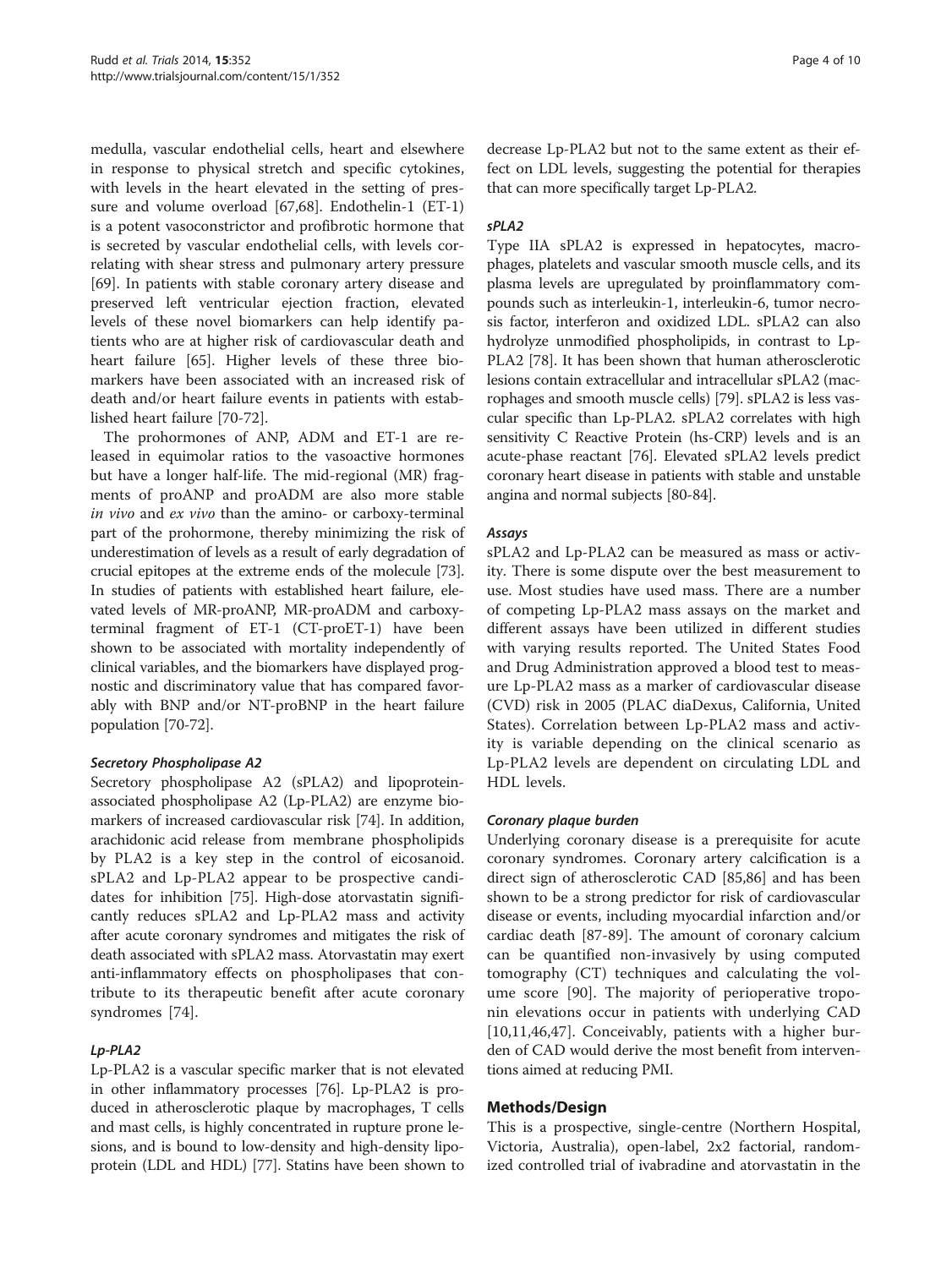prevention of myocardial injury following emergent orthopedic surgery for lower limb fracture. The Northern Hospital Ethics Committee approved this study on 6 July 2012 (reference number HREC P06/12). This study complies with the Declaration of Helsinki. Informed consent will be obtained from all participating patients. Upon signing informed consent, the patient's data will be populated as per protocol.

# Primary outcome measure

Based on the peak troponin I level postoperative day 1, 2, 3 and 4, the primary outcome measure will be the frequency (binary outcome) and magnitude (continuous variable) of new myocardial injury following emergent orthopedic surgery for lower limb fracture. A troponin I level of less than 0.04 μg/L is considered positive in our reference laboratory.

## Secondary outcome measures

The secondary outcome measures will be as follows: myocardial infarction according to the universal definition [\[8](#page-7-0)]; death in-hospital, at 30 days and 12 months; stroke in-hospital, at 30 days and 12 months; markers of myocardial stress: NT-proBNP (pmol/L), MR-proANP (pmol/L), MR-proADM (nmol/L) and CT-proET-1 (pmol/L); and markers of plaque burden: sPLA2 and Lp-PLA2 mass (%) and activity (%). There are also several outcomes that will be monitored for safety purposes: symptomatic bradycardia or heart block requiring the cessation of ivabradine, and liver enzyme elevation more than three times the upper limits of normal (ALP, GGT, AST and ALT measured in U/L) requiring the cessation of atorvastatin.

# Study population

The study aims to recruit 200 patients over the age of 60 years admitted to Northern Hospital with fractured neck of femur who are planned to undergo surgery within 48 hours.

#### Inclusion criteria

Patients may be included in the trial if they are over 60 years of age and have a NOF fracture with surgical treatment planned for within the next 48 hours.

# Exclusion criteria

Patients who meet any of the following criteria will be excluded from the study: 1) current ivabradine use, current atorvastatin use of 80 mg daily, 3) heart rate <65 bpm prior to randomization, 4) known liver disease or liver enzymes more than three times the higher limit of normal, 5) preoperative troponin elevation, 6) artificial pacemakers, sick sinus syndrome or complete heart block, 7) concomitant CYP3A4 inhibitors (ketoconazole, macrolides, cyclosporin, gestodene and antiretrovirals), 8) significant cognitive disorders, and 9) patients who do not undergo surgical treatment for lower limb fracture for any reason. If such patients were initially enrolled they will be excluded from the analysis (per protocol analysis).

## Randomization protocol

Patients will be randomized using a computerized block randomization method with blocks of variable sizes to ensure 'true' randomization and equal numbers in each treatment group. Patients will be randomized to one of four groups in a 1:1:1:1 ratio: no treatment (control group), atorvastatin 80 mg daily, ivabradine twice daily (as per protocol), or ivabradine twice daily (as per protocol) and atorvastatin 80 mg daily.

#### Ivabradine protocol

Open-label ivabradine will be administered according to the following protocol.

Heart rate 65 to 90 bpm at randomization: starting dose of 5.0 mg administered orally twice daily commencing immediately after randomization (within two hours and prior to surgery) and continued until discharge. Heart rate >90 bpm at randomization: starting dose of 7.5 mg administered orally twice daily commencing immediately after randomization (within two hours and prior to surgery) and continued until discharge. ivabradine dose and heart rate will be reviewed on a daily basis by the cardiology research fellow (associate investigator) and adjusted as follows: 1) if heart rate remains over 65 bpm during treatment then ivabradine dosage will be increased by 2.5 mg twice daily to a maximum of 7.5 mg twice daily; 2) if heart rate falls below 50 bpm during treatment then ivabradine dosage will be reduced by 2.5 mg twice daily; and finally 3) if heart rate remains below 50 bpm on ivabradine 2.5 mg twice daily then ivabradine will be ceased.

#### Atorvastatin protocol

Open-label atorvastatin will be administered according to the following protocol. A dosage of 80 mg administered orally daily will commence immediately after randomization (within two hours and prior to surgery) and will continue until discharge (unless otherwise indicated according to history and lipid profile). A liver function test and creatinine kinase levels will be monitored to assess side effects.

#### Electrocardiography protocol

A digital 12-lead ECG will be recorded preoperatively and on postoperative days 1, 2 and 3 and assessed for heart rate, PR interval, QRS duration and morphology, Q waves, QT duration and QTc, as well as ST-T morphology and overall interpretation to look for changes that meet the universal definition of myocardial infarction.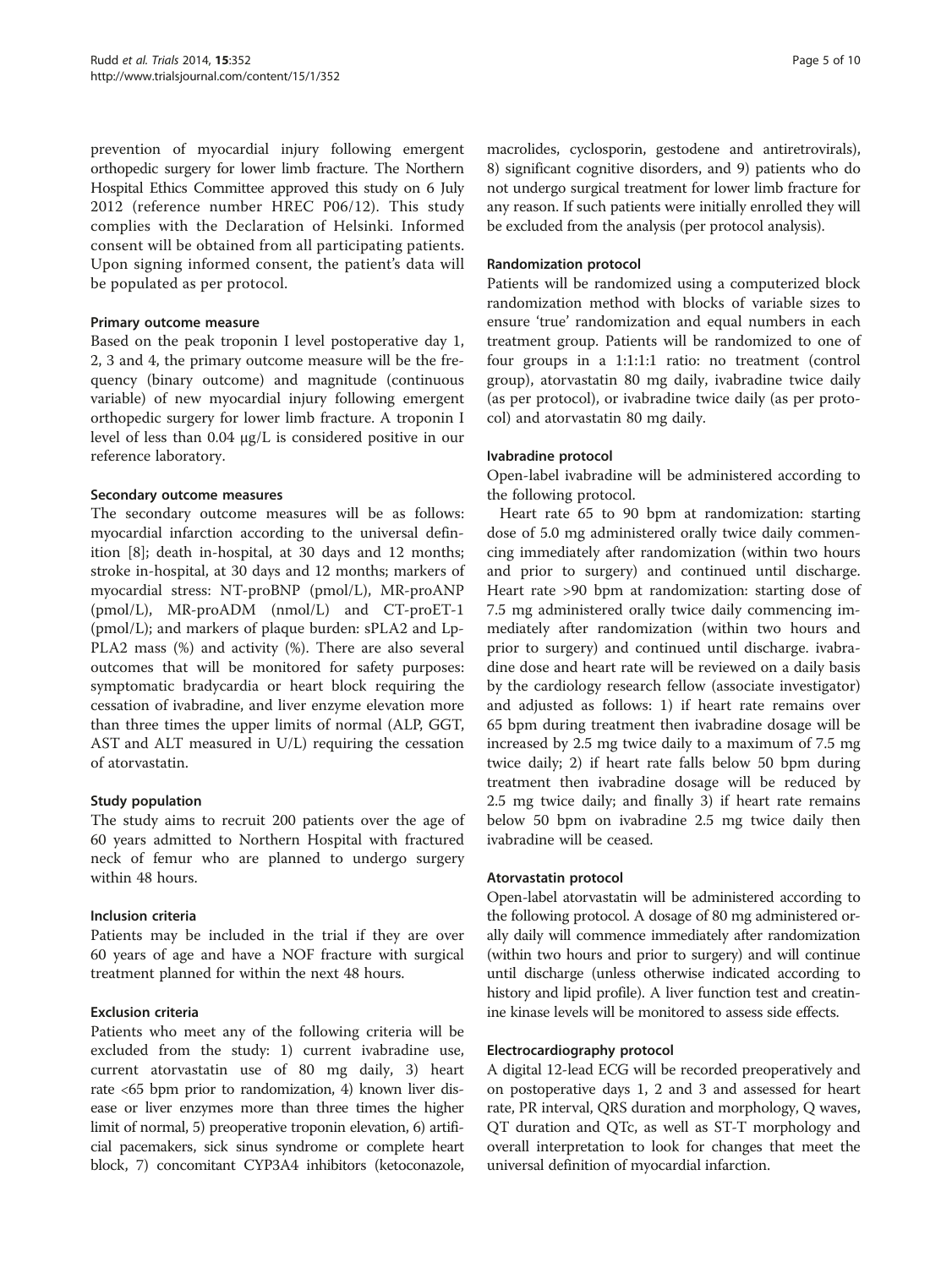#### Echocardiography protocol

A transthoracic echocardiogram will be done on every patient prior to discharge to assess for evidence of regional wall motion abnormality, systolic and diastolic dysfunction. Images of the left ventricle in motion and hemodynamic measures will be recorded at rest.

#### Holter protocol

Continuous 48-hour Holter monitoring will be commenced within 24 hour postoperatively to assess for heart rate, postoperative arrhythmia including atrial fibrillation, its frequency and its duration.

#### CT coronary calcium protocol

A non-invasive, non-contrast CT coronary calcium score will be acquired on a 320-detector row CT scanner (Toshiba Aquilion ONE, Toshiba Medical Systems, Otawara, Japan) prior to or at discharge following surgery. The scan range will be planned between the carina and cardiac apex. Depending on the expected scan range, a  $320 \times 0.5$  mm or a  $280 \times 0.5$  mm detector configuration will be used as previously described [[91\]](#page-9-0). Immediately before image acquisition, an optimal reconstruction phase will be automatically determined during a breath hold exercise with ECG-recording by use of cardiac scanning software (SureCardio, Toshiba Medical Systems, Otawara, Japan). Full cardiac calcium score acquisition will be performed in a single gantry rotation (0.35 seconds) during breath hold at inspiration that allows image reconstruction at a single cardiac phase. Scan parameters: tube voltage 120 kV and tube current 200 to 400 mA (dependent on patient size and shape as visually assessed by the radiology technician: 200 mA for small and/or thin patients, 250 mA for normal patients and 300 to 400 mA for large and/or obese patients).

Image reconstruction will be performed using a standard reconstruction kernel filter from the cardiac scanning software (SureCardio, Toshiba Medical Systems, Otawara, Japan) with a 200 to 220  $mm<sup>2</sup>$  field of view. Non-overlapping 0.5 mm datasets will be reconstructed for evaluation of coronary calcium, and the reconstructions transferred to a post-processing workstation for analysis.

Calcium volume scores (Table 1) will be performed on a post-processing workstation (Vitrea FX, version 1.0, Vital Images, Minnetonka, United States), using calcium score analysis software (VScore, Vital Images). Coronary calcium will be defined as an area of at least three 'faceconnected' voxels in the axial plane in the course of a coronary artery, with an attenuation threshold-value of ≥130 Hounsfield units (HU).

#### Troponin I

Serum for troponin I measurement will be taken preoperatively (within two hours of randomization) and on

| Translation of calcium score |                                                                 |                                                                                |
|------------------------------|-----------------------------------------------------------------|--------------------------------------------------------------------------------|
| Calcium<br>score             | Implication                                                     | Risk of coronary artery disease                                                |
| 0                            | No identifiable plague                                          | Very low, generally less than 5%                                               |
| $1 - 10$                     | Minimal identifiable<br>plaque                                  | Very unlikely, less than 10%                                                   |
| $11 - 100$                   | Definite, at least mild<br>atherosclerotic plaque               | Mild or minimal coronary<br>narrowings likely                                  |
|                              | 101 - 400 Definite, at least moderate<br>atherosclerotic plaque | Mild coronary artery disease highly<br>likely, significant narrowings possible |
| $401$ or<br>higher           | Extensive atherosclerotic<br>plaque                             | High likelihood of at least one<br>significant coronary narrowing              |

days 1, 2, 3 and 4 postoperatively. Serum will be stored at −70°C. Prior to analysis, the frozen serum will be thawed, thoroughly mixed and re-centrifuged.

Troponin I will be measured using the Architect STAT Troponin I assay (Abbott Diagnostics, Abbot Park, IL, USA). The 99th percentile of a healthy reference population using this assay has been previously established at 0.03 mcg/l and levels above this are considered indicative of myocardial injury. The coefficient of variation (CV) for this assay is 10% at the 99th percentile.

#### Markers of cardiovascular stress

Levels of MR-proANP, MR-proADM and CT-proET-1 will be determined using the Time-Resolved-Amplified-Cryptate-Emission (TRACE) technology on the Kryptor Compact analyzers (BRAHMS GmbH, Henningsdorf, Germany), from samples collected at the same time points as troponin.

T-pro-BNP levels will be measured using the Elecsys electrochemiluminescence immunoassay (ECLIA) proBNP II assay on a Roche Cobas E170 analyzer (Roche, Indianapolis, IN), from samples collected at the same time points as troponin. This assay uses two polyclonal antibodies that recognize epitopes located on the N-terminal part of pro-BNP. The lower limit of the detection range (sensitivity) is 5 pg/ml. Within-run coefficients of variation are 1.9% at a concentration of 64 pg/ml and 1.3% at 14,142 pg/ml. Total precision coefficients of variation are 3.1% at a concentration of 36 pg/ml and 2.7% at 125 pg/ml. Levels of the biomarkers of the renin-angiotensin pathway, including Ace2, will be measured.

# Markers of plaque burden

Total cholesterol, triglycerides, HDL and LDL will be measured at randomization (fasting sample just prior to surgery) and again on day 2 postoperatively (fasting sample), using the same venipuncture as the preoperative and day 2 troponin measurement.

sPLA2 and Lp-PLA2 mass and activity assays will be performed at the same time point as fasting lipids.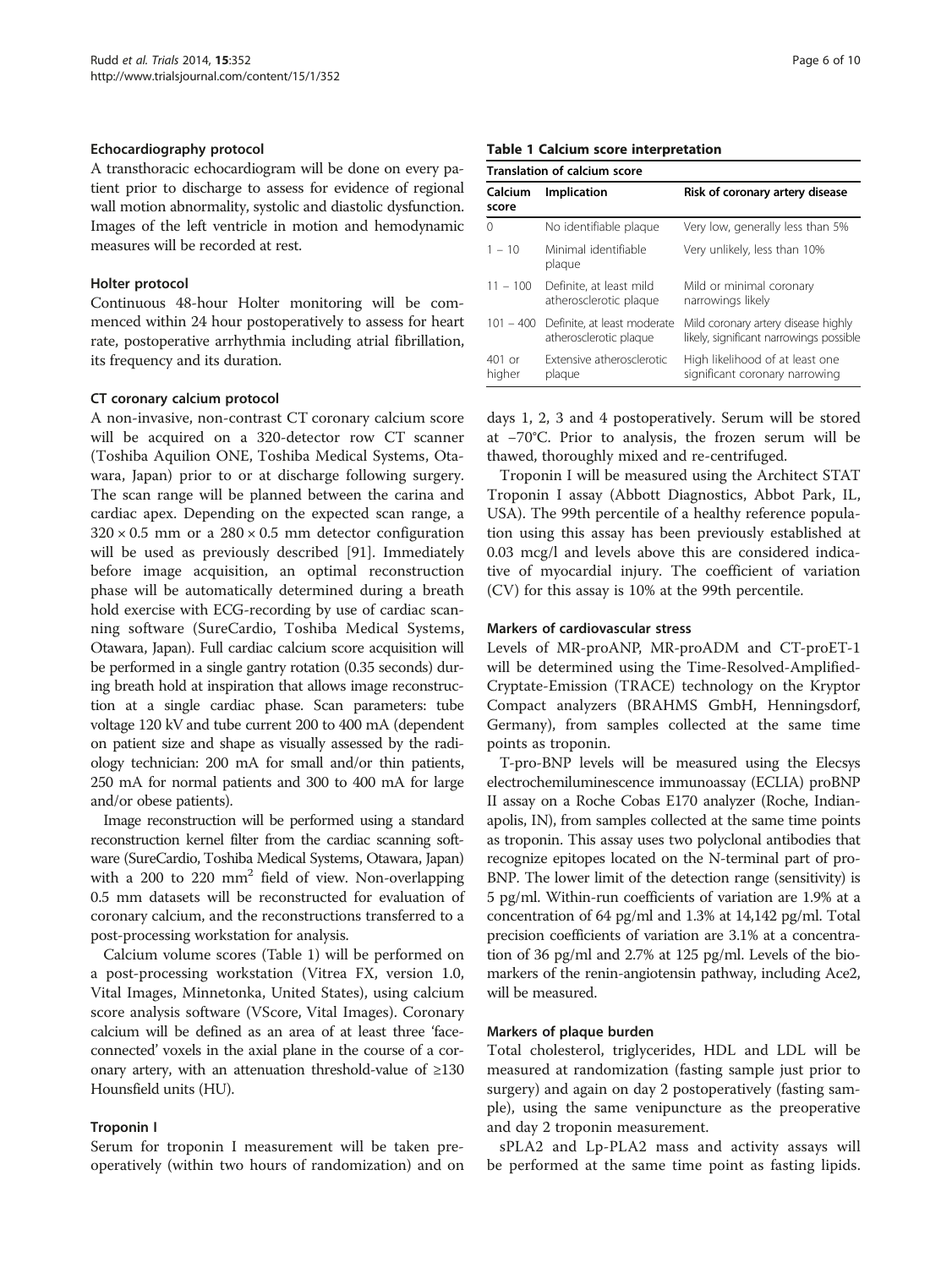<span id="page-6-0"></span>Lp-PLA2 and sPLA2 mass will be measured with an ELISA based assay (sPLA2: Cayman Chemical Co., Ann Arbor, Michigan, United States and Lp-PLA2: diaDexus Co. California, United States). sPLA2 activity is measured by a fluorometric assay. All blood samples will be collected and put on ice prior to centrifugation, separation and storage at –80°C in a dedicated secure freezer. Batch testing will then be performed at a later date.

## Follow-up protocol

All patients will be followed up on by means of a semistructured interview (via telephone call) at 30 days, 6 months and 1 year, enquiring about any cardiac events, hospitalizations, functional level and medication usage. Additionally their medical records will be retrieved and/ or primary physician contacted for more information. Deaths will be confirmed with the Births, Marriages and Deaths registry.

## Sample size calculation

We estimated that 200 patients (calculated sample size of 171) would be required to have a power of 0.90 (alpha = 0.05, two tail) to identify a difference(moderate effect size  $(f = 0.25)$  in PMI incidence between the 4 groups. (F test Anova:fixed effects,special,main effects and interactions; Analysis: a priori).

We plan to recruit 200 patients in total (50 in each treatment cell), providing an actual power of 0.94 to detect a moderate effect size.

# Statistical analysis

A comprehensive statistical analysis will be performed using SPSS (IBM, USA) for the a priori hypotheses. Baseline characteristics will be reported as mean ± SD for normally distributed continuous variables, and as counts (percentages) for categorical variables. The Spearman correlation will be used to calculate the association between different biomarkers. A Cox proportional-hazards model will be used to examine the association between biomarker levels and outcomes. A value of  $P < 0.05$  will be considered statistically significant.

# **Discussion**

Through this study, we postulate that ivabradine will reduce the rate and magnitude of PMI following emergent lower limb orthopedic surgery by reducing heart rate and attenuating catecholamine-induced tachycardia postoperatively. Secondly, we postulate that postoperative reduction in heart rate and catecholamine-induced tachycardia with ivabradine will correlate with a reduction in biomarkers of cardiovascular stress as measured by NT-proBNP, MRproANP, MR-proADM and CT-proET-1, which will reduce atrial stretch and postoperative incidence of atrial fibrillation. We further postulate that atorvastatin will reduce the rate and magnitude of PMI following emergent lower limb orthopedic surgery via a reduction in sPLA2 and Lp-PLA2 mass.

To conclude, we aim to demonstrate that treatment with ivabradine and atorvastatin will cause a reduction in the incidence and magnitude of PMI, the benefit of which is derived primarily in patients with greater atherosclerotic burden as measured by higher CT coronary calcium scores.

# Trial status

This study is currently recruiting participants since 2012 and finishes once 200 patients are recruited.

#### Abbreviations

Ace2: Angiotensin-converting enzyme 2; ADM: Adrenomedullin; ADP: Adenosine diphosphate; AF: Atrial fibrillation; ANP: Atrial natriuretic peptide; BNP: B-type natriuretic peptide; CAD: Coronary artery disease; CT: Computed tomography; CT-proET-1: Carboxy terminal fragment of ET-1; ECG: Electrocardiogram; ECLIA: Elecysys electrochemiluminescence immunoassay; ENOS: Endothelial nitric oxide synthase; ET-1: Endothelin-1; HDL: High-density lipoprotein; hs-CRP: High sensitivity C-reactive protein; HU: Hounsfield units; LDL: Low-density lipoprotein; Lp-PLA2: Lipoprotein-associated phospholipase A2; MR: Mid-regional fragments; NOF: Neck of femur; NT-proBNP: Aminoterminal fragment of prohormone B-type natriuretic peptide; PCI: Percutaneous coronary intervention; PMI: Perioperative myocardial infarction; sPLA2: Secretory phospholipase A2; TRACE: Time-resolved amplified cryptate emission.

#### Competing interests

The authors declare that they have no competing interests.

#### Authors' contributions

VM, IS, NR and MAU collaborated on the work in literature review and writing the protocol. VM and IS liaised to obtained ethics approval. NR and MAU were also involved in the preparation of laboratory technical references. WVG as the Head of Department has been guiding in methods preparation, especially in statistics. Additionally, IS is actively listed as main correspondence on this protocol submission. All authors read and approved the final manuscript.

#### Received: 30 April 2014 Accepted: 22 August 2014 Published: 7 September 2014

#### References

- 1. Hall MJ, Owings MF: 2000 National Hospital Discharge Survey: Advance Data From Vital and Health Statistics, No. 329. Hyattsville, Md. National Center for Health Statistics 2002, No. 329.
- 2. Mangano DT: Perioperative cardiac morbidity. Anesthesiology 1990, 72:153–184.
- 3. Weiser TG, Regenbogen SE, Thompson KD, Haynes AB, Lipsitz SR, Berry WR, Gawande AA: An estimation of the global volume of surgery: a modelling strategy based on available data. Lancet 2008, 372:139–144.
- 4. Lee TH, Marcantonio ER, Mangione CM, Thomas EJ, Polanczyk CA, Cook EF, Sugarbaker DJ, Donaldson MC, Poss R, Ho KK, Ludwig LE, Pedan A, Goldman L: Derivation and prospective validation of a simple index for prediction of cardiac risk of major noncardiac surgery. Circulation 1999, 100:1043–1049.
- 5. Poldermans D, Boersma E, Bax JJ, Thomson IR, van de Ven LL, Blankensteijn JD, Baars HF, Yo TI, Trocino G, Vigna C, Roelandt JR, van Urk H: The effect of bisoprolol on perioperative mortality and myocardial infarction in high-risk patients undergoing vascular surgery. Dutch Echocardiographic Cardiac Risk Evaluation Applying Stress Echocardiography Study Group. N Engl J Med 1999, 341:1789–1794.
- 6. Lindenauer PK, Fitzgerald J, Hoople N, Benjamin EM: The potential preventability of postoperative myocardial infarction: underuse of perioperative beta-adrenergic blockade. Arch Intern Med 2004, 164:762–766.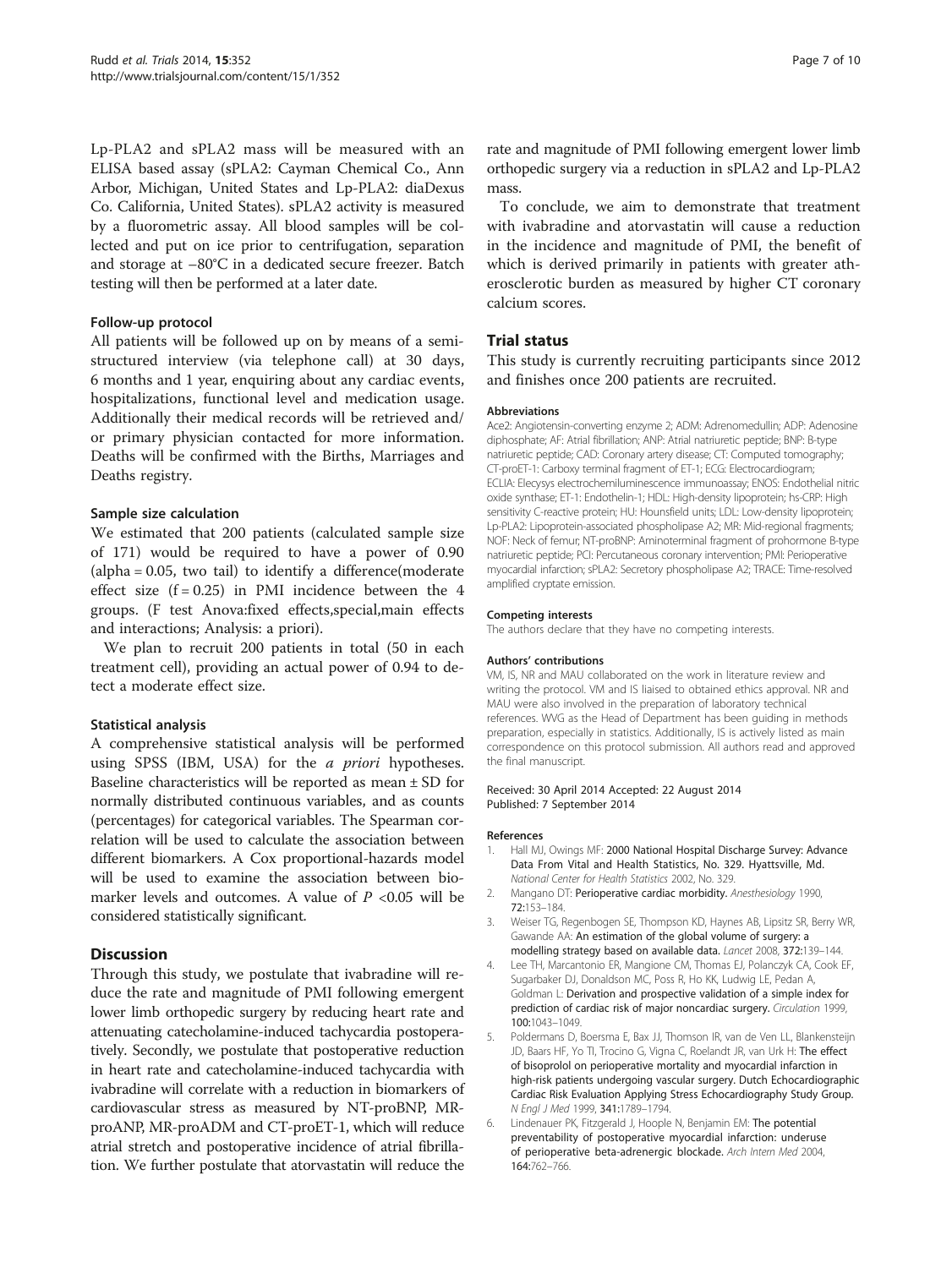- <span id="page-7-0"></span>7. Nettleman MD, Banitt L, Barry W, Awan I, Gordon EE: Predictors of survival and the role of gender in postoperative myocardial infarction. Am J Med 1997, 103:357–362.
- Thygesen K, Alpert JS, White HD, Jaffe AS, Apple FS, Galvani M, Katus HA, Newby LK, Ravkilde J, Chaitman B, Clemmensen PM, Dellborg M, Hod H, Porela P, Underwood R, Bax JJ, Beller GA, Bonow R, Van der Wall EE, Bassand JP, Wijns W, Ferguson TB, Steg PG, Uretsky BF, Williams DO, Armstrong PW, Antman EM, Fox KA, Hamm CW, Ohman EM, et al: Joint ESC/ACCF/AHA/WHF Task Force for the Redefinition of Myocardial Infarction. Universal definition of myocardial infarction. Circulation 2007, 116:2634–2653.
- Chong CP, van Gaal WJ, Savige J, Lim WK: Cardiac injury and troponin testing after orthopaedic surgery. Injury 2011, 42:855-863.
- 10. Bursi F, Babuin L, Barbieri A, Politi L, Zennaro M, Grimaldi T, Rumolo A, Gargiulo M, Stella A, Modena MG, Jaffe AS: Vascular surgery patients: perioperative and long-term risk according to the ACC/AHA guidelines, the additive role of post-operative troponin elevation. Eur Heart J 2005, 26:2448–2456.
- 11. Landesberg G, Shatz V, Akopnik I, Wolf YG, Mayer M, Berlatzky Y, Weissman C, Mosseri M: Association of cardiac troponin, CK-MB, and postoperative myocardial ischemia with long-term survival after major vascular surgery. J Am Coll Cardiol 2003, 42:1547–1554.
- 12. Porto I, Selvanayagam JB, van Gaal WJ, Prati F, Cheng A, Channon K, Neubauer S, Banning AP: Plaque volume and occurrence and location of periprocedural myocardial necrosis after percutaneous coronary intervention: insights from delayed-enhancement magnetic resonance imaging, thrombolysis in myocardial infarction myocardial perfusion grade analysis, and intravascular ultrasound. Circulation 2006, 114:662–669.
- 13. Chong CP, Lam QT, Ryan JE, Sinnappu RN, Lim WK: Incidence of post-operative troponin I rises and 1-year mortality after emergency orthopaedic surgery in older patients. Age Ageing 2009, 38:168–174.
- 14. Chong CP, van Gaal WJ, Ryan JE, Profitis K, Savige J, Lim WK: Does cardiology intervention improve mortality for post-operative troponin elevations after emergency orthopaedic-geriatric surgery? A randomised controlled study. Injury 2012, 43:1193–1198.
- 15. Landesberg G, Beattie WS, Mosseri M, Jaffe AS, Alpert JS: Perioperative myocardial infarction. Circulation 2009, 119:2936–2944.
- 16. Landesberg G, Mosseri M, Zahger D, Wolf Y, Perouansky M, Anner H, Drenger B, Hasin Y, Berlatzky Y, Weissman C: Myocardial infarction after vascular surgery: the role of prolonged stress-induced, ST depression-type ischemia. J Am Coll Cardiol 2001, 37:1839–1845.
- 17. Feringa HH, Bax JJ, Boersma E, Kertai MD, Meij SH, Galal W, Schouten O, Thomson IR, Klootwijk P, van Sambeek MR, Klein J, Poldermans D: High-dose beta-blockers and tight heart rate control reduce myocardial ischemia and troponin T release in vascular surgery patients. Circulation 2006, 114:I344–I349.
- 18. Fukumoto Y, Hiro T, Fujii T, Hashimoto G, Fujimura T, Yamada J, Okamura T, Matsuzaki M: Localized elevation of shear stress is related to coronary plaque rupture: a 3-dimensional intravascular ultrasound study with in-vivo color mapping of shear stress distribution. J Am Coll Cardiol 2008, 51:645–650.
- 19. Mangano DT, Browner WS, Hollenberg M, London MJ, Tubau JF, Tateo IM: Association of perioperative myocardial ischemia with cardiac morbidity and mortality in men undergoing noncardiac surgery. The Study of Perioperative Ischemia Research Group. N Engl J Med 1990, 323:1781–1788.
- 20. Browner WS, Li J, Mangano DT: In-hospital and long-term mortality in male veterans following noncardiac surgery. The Study of Perioperative Ischemia Research Group. JAMA 1992, 268:228–232.
- 21. Frank SM, Beattie C, Christopherson R, Rock P, Parker S, Gottlieb SO: Perioperative rate-related silent myocardial ischemia and postoperative death. J Clin Anesth 1990, 2:326–331.
- 22. Fleisher LA, Nelson AH, Rosenbaum SH: Postoperative myocardial ischemia: etiology of cardiac morbidity or manifestation of underlying disease? J Clin Anesth 1995, 7:97–102.
- 23. Landesberg G, Luria MH, Cotev S, Eidelman LA, Anner H, Mosseri M, Schechter D, Assaf J, Erel J, Berlatzky Y: Importance of long-duration postoperative ST-segment depression in cardiac morbidity after vascular surgery. Lancet 1993, 341:715-719.
- 24. Mangano DT, Hollenberg M, Fegert G, Meyer ML, London MJ, Tubau JF, Krupski WC: Perioperative myocardial ischemia in patients undergoing

noncardiac surgery–I: Incidence and severity during the 4 day perioperative period. The Study of Perioperative Ischemia (SPI) Research Group. J Am Coll Cardiol 1991, 17:843–850.

- 25. Rapp HJ, Rabethge S, Luiz T, Haux P: Perioperative ST-segment depression and troponin T release. Identification of patients with highest risk for myocardial damage. Acta Anaesthesiol Scand 1999, 43:124–129.
- 26. Mangano DT, Layug EL, Wallace A, Tateo I: Effect of atenolol on mortality and cardiovascular morbidity after noncardiac surgery. Multicenter Study of Perioperative Ischemia Research Group. N Engl J Med 1996, 335:1713–1720.
- 27. Yang H, Raymer K, Butler R, Parlow J, Roberts R: The effects of perioperative beta-blockade: results of the Metoprolol after Vascular Surgery (MaVS) study, a randomized controlled trial. Am Heart J 2006, 152:983–990.
- 28. Juul AB, Wetterslev J, Gluud C, Kofoed-Enevoldsen A, Jensen G, Callesen T, Norgaard P, Fruergaard K, Bestle M, Vedelsdal R, Miran A, Jacobsen J, Roed J, Mortensen MB, Jorgensen L, Jorgensen J, Rovsing ML, Petersen PL, Pott F, Haas M, Albret R, Nielsen LL, Johansson G, Stjernholm P, Molgaard Y, Foss NB, Elkjaer J, Dehlie B, Boysen K, Zaric D, et al: Effect of perioperative beta blockade in patients with diabetes undergoing major non-cardiac surgery: randomised placebo controlled, blinded multicentre trial. BMJ 2006, 332:1482.
- 29. Devereaux PJ, Beattie WS, Choi PT, Badner NH, Guyatt GH, Villar JC, Cina CS, Leslie K, Jacka MJ, Montori VM, Bhandari M, Avezum A, Cavalcanti AB, Giles JW, Schricker T, Yang H, Jakobsen CJ, Yusuf S: How strong is the evidence for the use of perioperative beta blockers in non-cardiac surgery? Systematic review and meta-analysis of randomised controlled trials. BMJ 2005, 331:313–321.
- 30. Devereaux PJ, Yang H, Yusuf S, Guyatt G, Leslie K, Villar JC, Xavier D, Chrolavicius S, Greenspan L, Pogue J, Pais P, Liu L, Xu S, Malaga G, Avezum A, Chan M, Montori VM, Jacka M, Choi P: Effects of extended-release metoprolol succinate in patients undergoing non-cardiac surgery (POISE trial): a randomised controlled trial. Lancet 2008, 371:1839–1847.
- 31. Hollenberg SM, Dellinger RP: Noncardiac surgery: postoperative arrhythmias. Crit Care Med 2000, 28:N145–N150.
- 32. Vaporciyan AA, Correa AM, Rice DC, Roth JA, Smythe WR, Swisher SG, Walsh GL, Putnam JB Jr: Risk factors associated with atrial fibrillation after noncardiac thoracic surgery: analysis of 2588 patients. J Thorac Cardiovasc Surg 2004, 127:779–786.
- 33. Davis EM, Packard KA, Hilleman DE: Pharmacologic prophylaxis of postoperative atrial fibrillation in patients undergoing cardiac surgery: beyond beta-blockers. Pharmacotherapy 2010, 30:749, 274e-318e.
- 34. Echahidi N, Pibarot P, O'Hara G, Mathieu P: Mechanisms, prevention, and treatment of atrial fibrillation after cardiac surgery. J Am Coll Cardiol 2008, 51:793–801.
- 35. Kaireviciute D, Aidietis A, Lip GY: Atrial fibrillation following cardiac surgery: clinical features and preventative strategies. Eur Heart J 2009, 30:410–425.
- 36. Mayson SE, Greenspon AJ, Adams S, Decaro MV, Sheth M, Weitz HH, Whellan DJ: The changing face of postoperative atrial fibrillation prevention: a review of current medical therapy. Cardiol Rev 2007, 15:231–241.
- 37. Chelazzi C, Villa G, De Gaudio AR: Postoperative atrial fibrillation. ISRN Cardiol 2011, 2011:203179.
- 38. DiFrancesco D, Camm JA: Heart rate lowering by specific and selective I(f) current inhibition with ivabradine: a new therapeutic perspective in cardiovascular disease. Drugs 2004, 64:1757–1765.
- 39. Borer JS, Fox K, Jaillon P, Lerebours G: Antianginal and antiischemic effects of ivabradine, an I(f) inhibitor, in stable angina: a randomized, double-blind, multicentered, placebo-controlled trial. Circulation 2003, 107:817–823.
- 40. Joannides R, Moore N, Iacob M, Compagnon P, Lerebours G, Menard JF, Thuillez C: Comparative effects of ivabradine, a selective heart rate-lowering agent, and propranolol on systemic and cardiac haemodynamics at rest and during exercise. Br J Clin Pharmacol 2006, 61:127-137.
- 41. Manz M, Reuter M, Lauck G, Omran H, Jung W: A single intravenous dose of ivabradine, a novel I(f) inhibitor, lowers heart rate but does not depress left ventricular function in patients with left ventricular dysfunction. Cardiology 2003, 100:149–155.
- 42. Camm AJ, Lau CP: Electrophysiological effects of a single intravenous administration of ivabradine (S 16257) in adult patients with normal baseline electrophysiology. Drugs R D 2003, 4:83-89.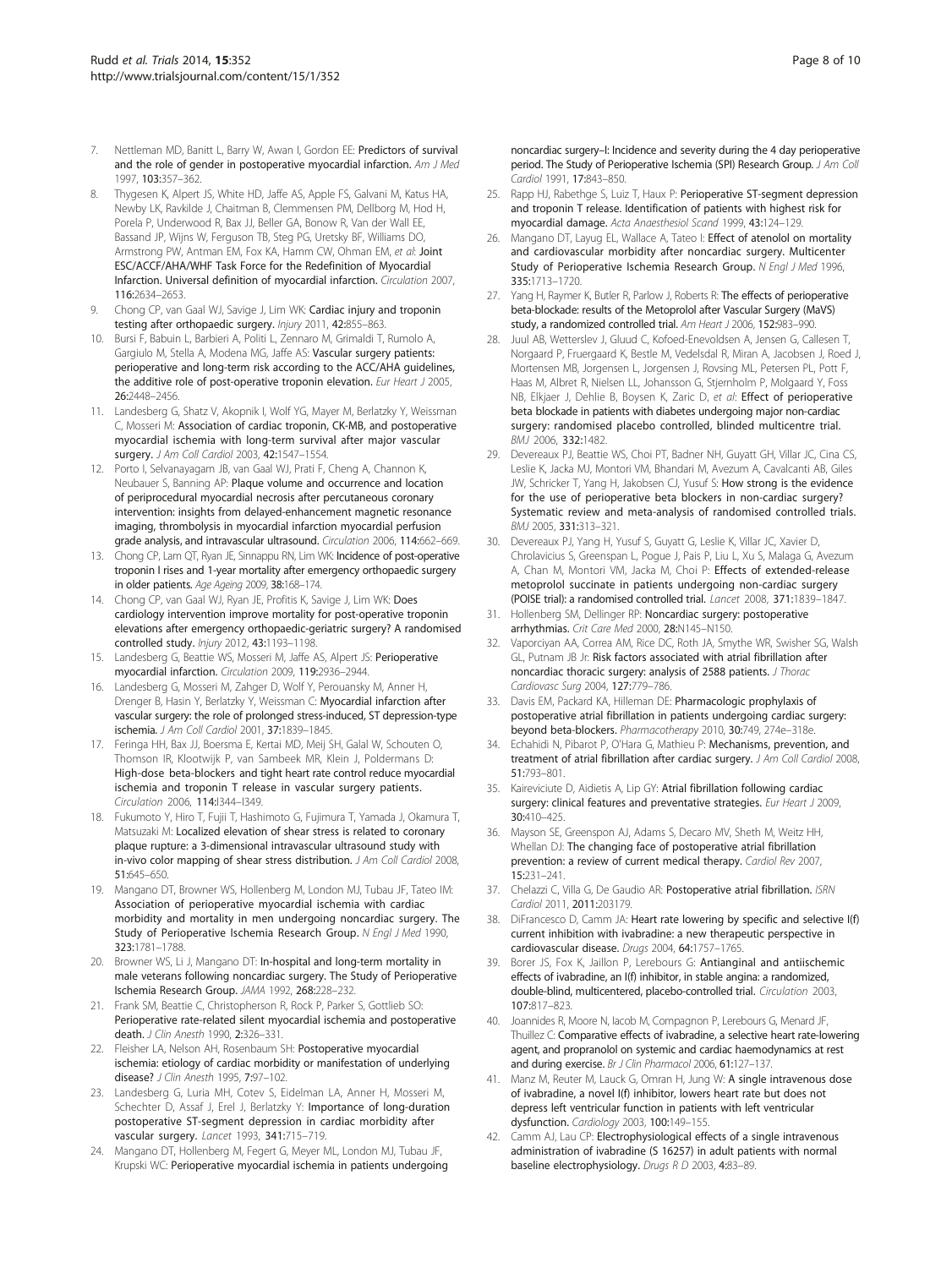- <span id="page-8-0"></span>43. Vitale D, De Santis V, Guarracino F, Fontana A, Pellegrini F, Tritapepe L: Use of ivabradine in catecholamine-induced tachycardia after high-risk cardiac surgery. Clin Res Cardiol 2010, 99:853–855.
- 44. Shchukin Iu V, Vachev AN, Surkova EA, Germanov AV, Golovin EA, D'Iachkov VA: [The role of beta-adrenoblockers and If-inhibitor ivabradine in lowering of rate of development of cardiac complications after carotid endarterectomy]. Kardiologiia 2008, 48:56–59.
- 45. Libby P, Aikawa M: Stabilization of atherosclerotic plaques: new mechanisms and clinical targets. Nat Med 2002, 8:1257–1262.
- 46. McFalls EO, Ward HB, Moritz TE, Apple FS, Goldman S, Pierpont G, Larsen GC, Hattler B, Shunk K, Littooy F, Santilli S, Rapp J, Thottapurathu L, Krupski W. Reda DJ, Henderson WG: Predictors and outcomes of a perioperative myocardial infarction following elective vascular surgery in patients with documented coronary artery disease: results of the CARP trial. Eur Heart J 2008, 29:394–401.
- 47. Lee TH, Thomas EJ, Ludwig LE, Sacks DB, Johnson PA, Donaldson MC, Cook EF, Pedan A, Kuntz KM, Goldman L: Troponin T as a marker for myocardial ischemia in patients undergoing major noncardiac surgery. Am J Cardiol 1996, 77:1031–1036.
- 48. Breslow MJ, Parker SD, Frank SM, Norris EJ, Yates H, Raff H, Rock P, Christopherson R, Rosenfeld BA, Beattie C: Determinants of catecholamine and cortisol responses to lower extremity revascularization. The PIRAT Study Group. Anesthesiology 1993, 79:1202–1209.
- 49. Sametz W, Metzler H, Gries M, Porta S, Sadjak A, Supanz S, Juan H: Perioperative catecholamine changes in cardiac risk patients. Eur J Clin Invest 1999, 29:582–587.
- 50. Chernow B, Alexander HR, Smallridge RC, Thompson WR, Cook D, Beardsley D, Fink MP, Lake CR, Fletcher JR: Hormonal responses to graded surgical stress. Arch Intern Med 1987, 147:1273–1278.
- 51. Parker SD, Breslow MJ, Frank SM, Rosenfeld BA, Norris EJ, Christopherson R, Rock P, Gottlieb SO, Raff H, Perler BA, Williams GM, Beattie C: Catecholamine and cortisol responses to lower extremity revascularization: correlation with outcome variables. Perioperative Ischemia Randomized Anesthesia Trial Study Group. Crit Care Med 1995, 23:1954–1961.
- 52. Rosenfeld BA, Faraday N, Campbell D, Dorman T, Clarkson K, Siedler A, Breslow MJ, Bell W: Perioperative platelet reactivity and the effects of clonidine. Anesthesiology 1993, 79:255–261.
- 53. Pasceri V, Patti G, Nusca A, Pristipino C, Richichi G, Di Sciascio G: Randomized trial of atorvastatin for reduction of myocardial damage during coronary intervention: results from the ARMYDA (Atorvastatin for Reduction of MYocardial Damage during Angioplasty) study. Circulation 2004, 110:674–678.
- 54. Briguori C, Visconti G, Focaccio A, Golia B, Chieffo A, Castelli A, Mussardo M, Montorfano M, Ricciardelli B, Colombo A: Novel approaches for preventing or limiting events (Naples) II trial: impact of a single high loading dose of atorvastatin on periprocedural myocardial infarction. J Am Coll Cardiol 2009, 54:2157–2163.
- 55. Lindenauer PK, Pekow P, Wang K, Gutierrez B, Benjamin EM: Lipid-lowering therapy and in-hospital mortality following major noncardiac surgery. JAMA 2004, 291:2092–2099.
- 56. Hindler K, Shaw AD, Samuels J, Fulton S, Collard CD, Riedel B: Improved postoperative outcomes associated with preoperative statin therapy. Anesthesiology 2006, 105:1260–1272. quiz 1289-1290.
- 57. Braunwald E: Biomarkers in heart failure. N Engl J Med 2008, 358:2148-2159.
- 58. Wang TJ, Larson MG, Levy D, Benjamin EJ, Leip EP, Omland T, Wolf PA, Vasan RS: Plasma natriuretic peptide levels and the risk of cardiovascular events and death. N Engl J Med 2004, 350:655–663.
- 59. Zethelius B, Berglund L, Sundstrom J, Ingelsson E, Basu S, Larsson A, Venge P, Arnlov J: Use of multiple biomarkers to improve the prediction of death from cardiovascular causes. N Engl J Med 2008, 358:2107-2116.
- 60. de Lemos JA, Morrow DA, Bentley JH, Omland T, Sabatine MS, McCabe CH, Hall C, Cannon CP, Braunwald E: The prognostic value of B-type natriuretic peptide in patients with acute coronary syndromes. N Engl J Med 2001, 345:1014–1021.
- 61. Morrow DA, de Lemos JA, Blazing MA, Sabatine MS, Murphy SA, Jarolim P, White HD, Fox KA, Califf RM, Braunwald E: Prognostic value of serial B-type natriuretic peptide testing during follow-up of patients with unstable coronary artery disease. JAMA 2005, 294:2866–2871.
- 62. Omland T, Sabatine MS, Jablonski KA, Rice MM, Hsia J, Wergeland R, Landaas S, Rouleau JL, Domanski MJ, Hall C, Pfeffer MA, Braunwald E:

Prognostic value of B-Type natriuretic peptides in patients with stable coronary artery disease: the PEACE Trial. J Am Coll Cardiol 2007, 50:205–214.

- 63. Schnabel RB, Schulz A, Messow CM, Lubos E, Wild PS, Zeller T, Sinning CR, Rupprecht HJ, Bickel C, Peetz D, Cambien F, Kempf T, Wollert KC, Benjamin EJ, Lackner KJ, Munzel TF, Tiret L, Vasan RS, Blankenberg S: Multiple marker approach to risk stratification in patients with stable coronary artery disease. Eur Heart J 2010, 31:3024–3031.
- 64. Chong CP, Ryan JE, van Gaal WJ, Lam QT, Sinnappu RN, Burrell LM, Savige J, Lim WK: Usefulness of N-terminal pro-brain natriuretic peptide to predict postoperative cardiac complications and long-term mortality after emergency lower limb orthopedic surgery. Am J Cardiol 2010. 106:865–872.
- 65. Sabatine MS, Morrow DA, de Lemos JA, Omland T, Sloan S, Jarolim P, Solomon SD, Pfeffer MA, Braunwald E: Evaluation of multiple biomarkers of cardiovascular stress for risk prediction and guiding medical therapy in patients with stable coronary disease. Circulation 2012, 125:233–240.
- Levin ER, Gardner DG, Samson WK: Natriuretic peptides. N Engl J Med 1998, 339:321–328.
- 67. Bunton DC, Petrie MC, Hillier C, Johnston F, McMurray JJ: The clinical relevance of adrenomedullin: a promising profile? Pharmacol Ther 2004, 103:179–201.
- 68. Jougasaki M, Stevens TL, Borgeson DD, Luchner A, Redfield MM, Burnett JC Jr: Adrenomedullin in experimental congestive heart failure: cardiorenal activation. Am J Physiol 1997, 273:R1392–R1399.
- 69. Spieker LE, Noll G, Ruschitzka FT, Luscher TF: Endothelin receptor antagonists in congestive heart failure: a new therapeutic principle for the future? J Am Coll Cardiol 2001, 37:1493–1505.
- 70. Moertl D, Berger R, Struck J, Gleiss A, Hammer A, Morgenthaler NG, Bergmann A, Huelsmann M, Pacher R: Comparison of midregional pro-atrial and B-type natriuretic peptides in chronic heart failure: influencing factors, detection of left ventricular systolic dysfunction, and prediction of death. J Am Coll Cardiol 2009, 53:1783-1790.
- 71. von Haehling S, Filippatos GS, Papassotiriou J, Cicoira M, Jankowska EA, Doehner W, Rozentryt P, Vassanelli C, Struck J, Banasiak W, Ponikowski P, Kremastinos D, Bergmann A, Morgenthaler NG, Anker SD: Mid-regional pro-adrenomedullin as a novel predictor of mortality in patients with chronic heart failure. Eur J Heart Fail 2010, 12:484–491.
- 72. Jankowska EA, Filippatos GS, von Haehling S, Papassotiriou J, Morgenthaler NG, Cicoira M, Schefold JC, Rozentryt P, Ponikowska B, Doehner W, Banasiak W, Hartmann O, Struck J, Bergmann A, Anker SD, Ponikowski P: Identification of chronic heart failure patients with a high 12-month mortality risk using biomarkers including plasma C-terminal proendothelin-1. PLoS One 2011, 6:e14506.
- 73. Ala-Kopsala M, Magga J, Peuhkurinen K, Leipala J, Ruskoaho H, Leppaluoto J, Vuolteenaho O: Molecular heterogeneity has a major impact on the measurement of circulating N-terminal fragments of A- and B-type natriuretic peptides. Clin Chem 2004, 50:1576–1588.
- 74. Ryu SK, Mallat Z, Benessiano J, Tedgui A, Olsson AG, Bao W, Schwartz GG, Tsimikas S: Phospholipase A2 Enzymes, High-Dose Atorvastatin, and Prediction of Ischemic Events After Acute Coronary Syndromes. Circulation 2012, 125:757–766.
- 75. Pillarisett S, Alexander CW, Saxena U: Atherosclerosis new targets and therapeutics. Curr Med Chem Cardiovasc Hematol Agents 2004, 2:327–334.
- 76. Madjid M, Ali M, Willerson JT: Lipoprotein-associated phospholipase A2 as a novel risk marker for cardiovascular disease: a systematic review of the literature. Tex Heart Inst J 2010, 37(1):25–39.
- 77. Tselepis AD, John CM: Inflammation, bioactive lipids and atherosclerosis: potential roles of a lipoprotein-associated phospholipase A2, platelet activating. Atheroscler Suppl 2002, 3(4):57–68.
- 78. Mallat Z, Lambeau G, Tedgui A: Lipoprotein-associated and secreted phospholipases A in cardiovascular disease: roles as biological effectors and biomarkers. Circulation 2010, 122:2183–2200.
- 79. Nijmeijer R, Meuwissen M, Krijnen PA, van der Wal A, Piek JJ, Visser CA, Hack CE, Niessen HW: Secretory type II phospholipase A2 in culprit coronary lesions is associated with myocardial infarction. Eur J Clin Invest 2008, 38(4):205–210. doi:10.1111/j.1365-2362.2008.01933.x.
- 80. Kugiyama K, Ota Y, Sugiyama S, Kawano H, Doi H, Soejima H, Miyamoto S, Ogawa H, Takazoe K, Yasue H: Prognostic value of plasma levels of secretory type II phospholipase A2 in patients with unstable angina pectoris. Am J Cardiol 2000, 86(7):718–722.